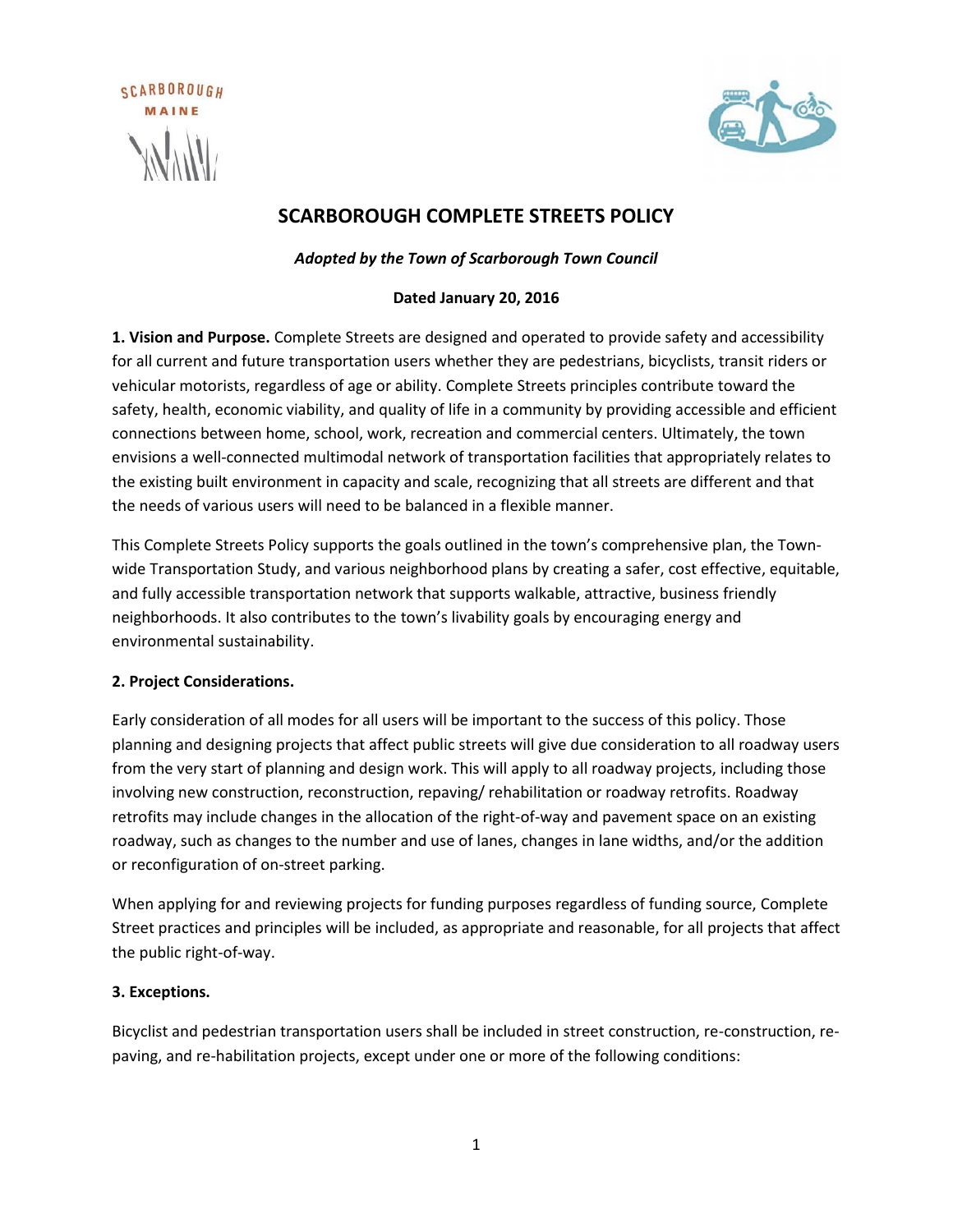



- a. A project involves only ordinary maintenance activities designed to keep assets in serviceable condition, such as mowing, cleaning, sweeping, spot repair, concrete joint repair, or pothole filling, overlay paving projects or when interim measures are implemented on temporary detour routes.
- b. The Town Staff determines there is insufficient space to safely accommodate new facilities and a parallel or nearby facility provides a reasonable level of similar accessibility to destinations.
- c. The Town Staff determines there are relatively high safety risks.
- d. The Town Staff or Town Council exempts a project due to the excessive and disproportionate cost of establishing a bikeway, walkway or transit enhancement as part of a project in relation to the anticipated number of users.
- e. As part of its Development Review process the Planning Board may waive sidewalk requirements based upon its formal, structured waiver provisions.
- f. The Town Engineer, Public Works Director and Planning Staff collectively determine that the construction is not practically feasible or cost-effective because of significant or adverse environmental impacts to historic resources, streams, flood plains, remnants of native vegetation, wetlands, steep slopes or other critical areas, or due to impacts on neighboring land uses, including impact from right of way acquisition.
- g. The project involves a roadway that bicyclists and/or pedestrians are prohibited by law or the roadway falls outside an established existing bus transit route or where it is reasonably determined a future bus transit route will not occur.

**4. Network.** Complete streets are planned, designed, maintained and operated to enable safe, convenient, appealing and continuous travel networks for all users. The goal is to formalize the planning, design, operation, and maintenance of streets so that pedestrians, bicyclists, motorists and bus riders of all ages and abilities are able to safely move from destination to destination along and across the street network. Complete Streets can be achieved through network level improvements, through integration into single location projects, or incrementally, though a series of small improvements or maintenance activities.

Transportation improvements will include facilities and amenities, as appropriate, that are recognized as contributing to Complete Streets, which may include pavement markings and signs; street and sidewalk lighting; sidewalks and pedestrian safety improvements such as medians/pedestrian refuges, curb extensions and crosswalk improvements; improvements that provide ADA (Americans with Disabilities Act) compliant and full accessibility such as curb ramps and accessible pedestrian signals; transit accommodations including bus shelters and improved pedestrian access to transit stops and centers; bicycle detection at intersections and bicycle accommodations including, shared use lanes, paved shoulders, wide travel lanes or bike lanes as appropriate; bicycle parking; and street trees, landscaping, street furniture and adequate drainage facilities, including opportunities for 'green' stormwater management facilities and practices.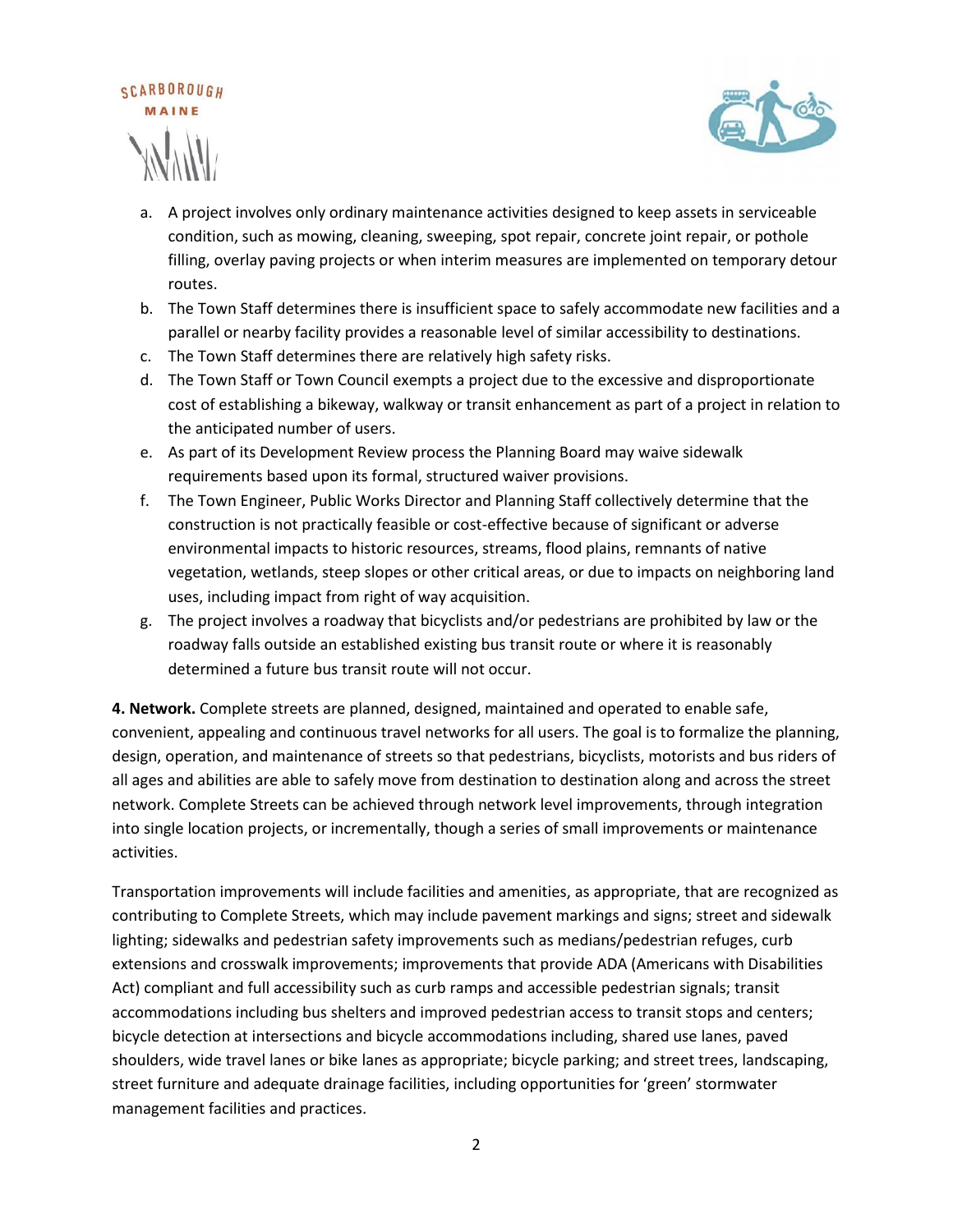



**6. All Agencies and All Roads.** The design of new, rehabilitated or reconstructed facilities should anticipate likely future demand for bicycling, walking, transit and motorist use and should not preclude the provision of future improvements.

The Town of Scarborough will coordinate and collaborate with other transportation agencies including PACTS and the Maine DOT, and other users of the public right-of-way, such as utilities and public transportation providers, to ensure that the principles and practices of Complete Streets are embedded within their planning, design, construction, and maintenance activities.

**7. Design Standards and Guidelines.** The Planning Office shall update, develop and adopt interdepartmental policies, urban design guidelines, zoning and performance standards and other guidelines as applicable, using resources identifying best practices in urban design and street design, construction, operations and maintenance. These resources may include, but are not limited to: the AASHTO Green Book; AASHTO Guide for the Planning, Designing and Operating Pedestrian Facilities; AASHTO Guide for the Development of Bicycle Facilities; ITE Designing Walkable Urban Thoroughfares: A Context Sensitive Approach; NACTO Urban Bikeway Design Guide; Manual on Uniform Traffic Control Devices; US Access Board Public Right-of-Way Accessibility Guidelines; and the PACTS Regional Bicycle and Pedestrian Facility Design Guidance for the PACTS Metropolitan Planning Area.

When fulfilling this Complete Streets policy the town will generally follow the design manuals, standards and guidelines above, as applicable, but should be not be precluded from considering innovative or nontraditional design options where a comparable level of safety for users is present or provided.

**8. Community Context.** It will be important to the success of the Scarborough Complete Streets Policy to ensure that the project development process includes early consideration of the land use and transportation context of the project, the identification of gaps or deficiencies in the network for various user groups that could be addressed by the project, and an assessment of the tradeoffs to balance the needs of all users. The context factors that should be given high priority include the following:

- a. Whether the corridor provides a primary access to one or more significant destinations such as a community or regional park or recreational area, a school, a shopping/commercial area, a local transportation center or other multimodal center, or an employment center.
- b. Whether the corridor provides access across a natural or man-made barrier such as a river or freeway.
- c. Whether the corridor is in an area where a relatively high number of users of non-motorized transportation modes can be anticipated.
- d. Whether a road corridor provides, or could provide, continuity or connectivity links for an existing trail or path network
- e. Whether nearby and/or parallel routes provide a similar Level of Service, convenience and connectivity already exists.